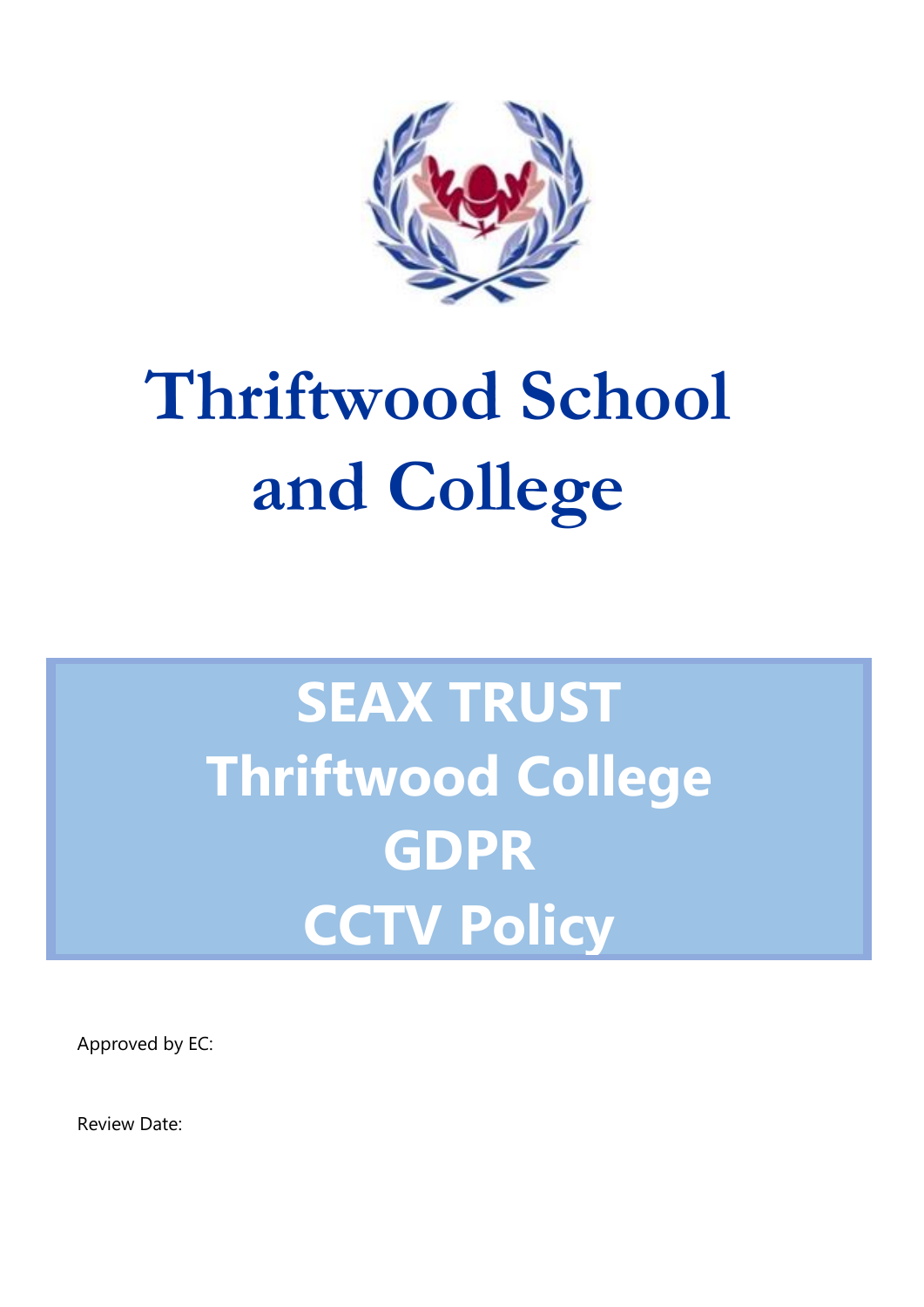### **Contents**

| <b>Section Title</b>                                | Page No. |
|-----------------------------------------------------|----------|
| Introduction                                        | 3        |
| <b>Statement of Intent</b>                          | 4        |
| Positioning of the cameras                          | 4        |
| Covert monitoring                                   | 5        |
| Storage and retention of CCTV images                | 5        |
| Access to CCTV images                               | 5        |
| The CCTV Log                                        | 5        |
| <b>Subject Access Requests</b>                      | 5        |
| Access to and disclosure of images to third parties | 6        |
| Complaints                                          | 6        |
| Appendix A: CCTV Signage                            | 7        |
| Appendix B: CCTV Log Template                       | 8        |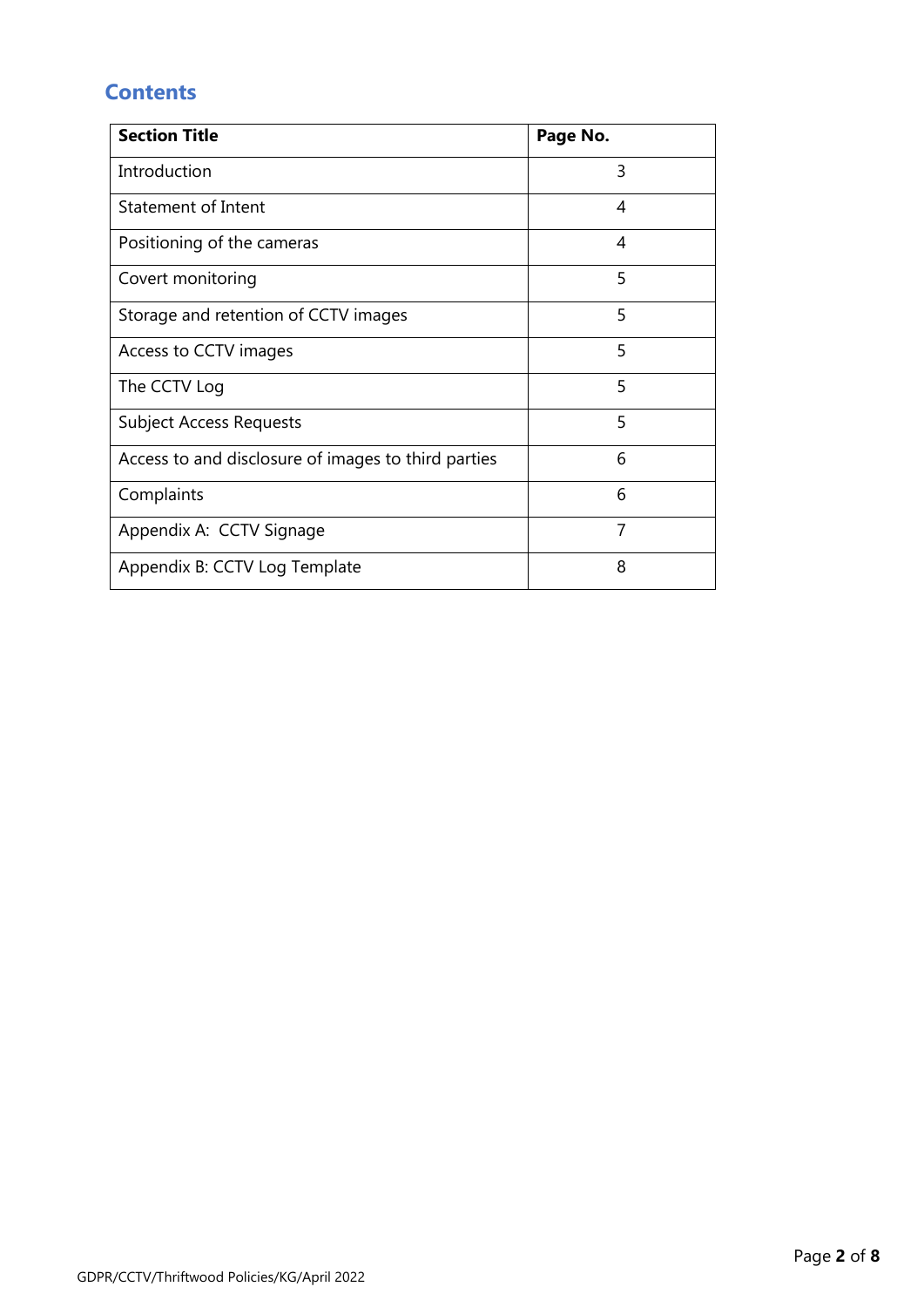### **1. Introduction**

Thriftwood College uses closed circuit television (CCTV) images to reduce crime and monitor the college buildings in order to provide a safe and secure environment for pupils, staff and visitors, and to prevent loss or damage to the college property.

The system comprises of a 16 channel system, with 8 cameras in operation, located as shown in the map below:



The system does not have sound recording capability.

The CCTV system is owned and operated by Thriftwood College, the deployment of which is determined by the Thriftwood's leadership team.

The CCTV is monitored centrally from the estate managers office by David Halliday, Estate Manager.

Each camera is subject to a Data Protection Impact Assessment (Risk Assessment), signed off by the Trust's DPO, which considers:

- The legal/fair processing reason for the requirement of the cameras
- The positioning of the cameras and what may potentially be captured by them
- Whether this is necessary, justified and proportionate
- Whether adequate information can be obtained through a less intrusive method in order to meet need
- Who has access to the data and for what reasons. (This should always be a minimal number of designated staff.)
- How the data is to be stored securely and the length of time for which it will be stored.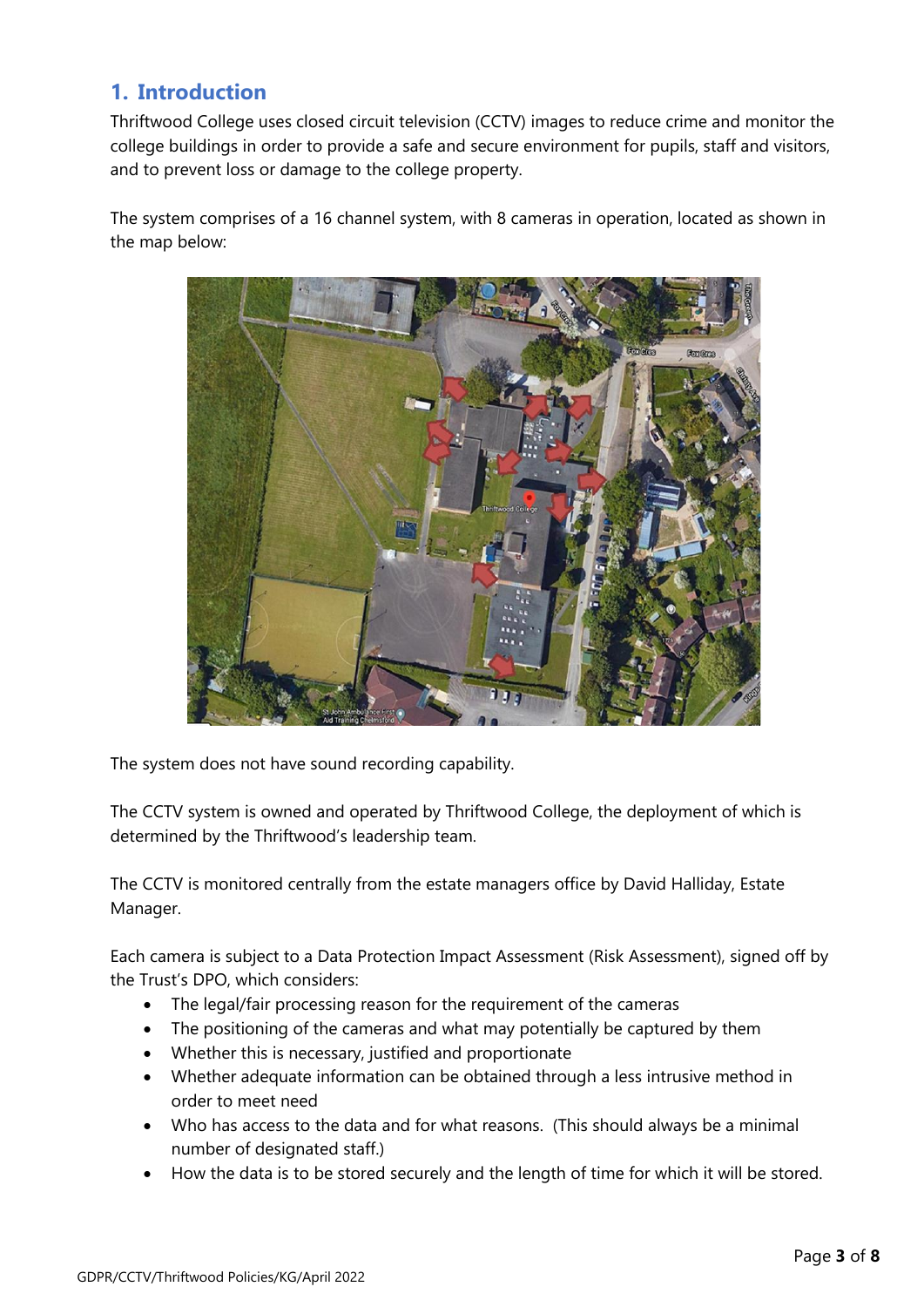Risk Assessments are kept in accordance with the Data Retention Guidelines and updated when there is any change in use.

The introduction of, or changes to, CCTV monitoring will be subject to consultation with staff and the college community.

Thriftwood's CCTV system is registered with the Information Commissioner under the terms of the Data Protection Act (DPA). The use of CCTV, and the associated images and any sounds recordings is covered by the DPA. This policy outlines the college's use of CCTV and how it complies with the legislation.

All authorised operators and employees with access to images are aware of the procedures that need to be followed when accessing the recorded images and sound. All operators are trained with regard to their responsibilities under the CCTV policy. All employees are aware of the restrictions in relation to access to, and disclosure of, recorded images and sound.

#### **2. Statement of Intent**

The college complies with the Government's Surveillance Camera Code of Practice to ensure it is used responsibly and safeguards both trust and confidence in its use. The Code of Practice is published at:

#### <https://www.gov.uk/government/consultations/surveillance-camera-code-of-practice>

CCTV warning signs will be clearly and prominently placed at the front, side and rear of the college building. Signs will contain details of the purpose for using CCTV (see Appendix A). In areas where CCTV is used, the college will ensure that there are prominent signs placed at both the entrance of the CCTV zone and within the controlled area.

The planning and design has endeavoured to ensure that the system will give maximum effectiveness and efficiency, but it is not possible to guarantee that the system will cover or detect every single incident taking place in the areas of coverage.

#### **3. Positioning of the Cameras**

Cameras will be sited so they only capture images relevant to the purposes for which they are installed, (as described above), and care will be taken to ensure that reasonable privacy expectations are not violated. The college will ensure that the location of equipment is carefully considered to ensure that images captured comply with the legislation.

The college will make every effort to position cameras so that their coverage is restricted to the college premises, which may include outdoor areas.

CCTV will not be used in any areas within the college.

Members of staff should have access to details of where CCTV cameras are situated, with the exception of cameras placed for the purpose of covert monitoring.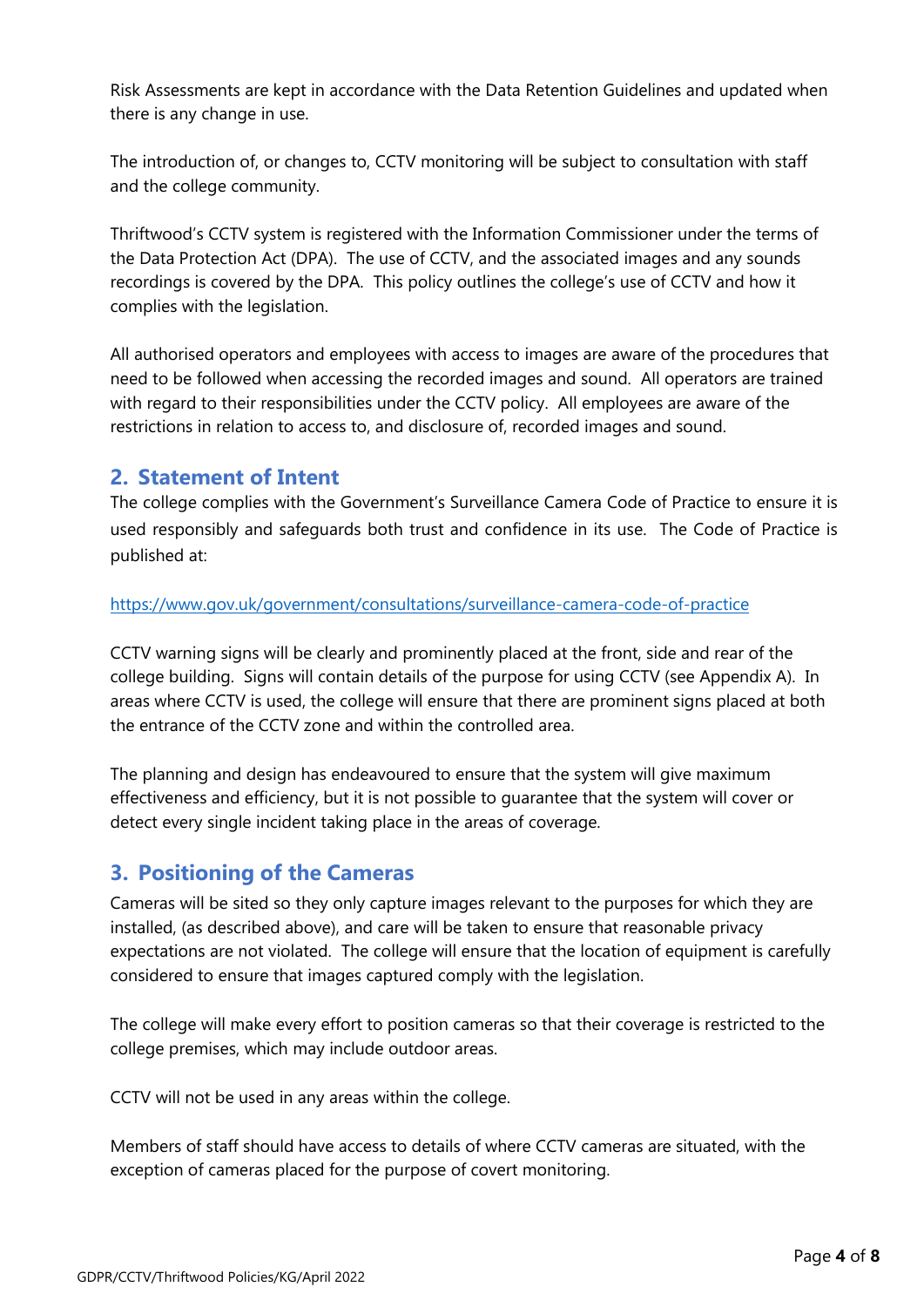#### **4. Covert Monitoring**

The college may, in exceptional circumstances, set up covert monitoring. For example:

- Where there is good cause to suspect than an illegal or unauthorised action(s), is taking place, or where there are grounds to suspect serious misconduct;
- Where notifying the individuals about the monitoring would seriously prejudice the reason for making the recording.

In these circumstances authorisation must be obtained from a member of the senior leadership team.

Covert monitoring must cease following completion of an investigation.

Cameras sited for the purpose of covert monitoring will not be used in areas which are reasonably expected to be private, for example toilet cubicles.

#### **5. Storage and Retention of CCTV Images**

The college retains CCTV images for 30 days. If there has been a disturbance during the recording period or if the premises/neighbouring premises have been subject to vandalism or a break-in, the college will hold the images for longer periods of time, as necessary, and share them with the police. Once checked, the images will be deleted by means of over-recording.

The college stores the CCTV images on the CCTV's internal hard-drive.

#### **6. Access to CCTV Images**

Access to recorded images will be restricted to those staff authorised to view them, and will not be made more widely available.

#### **7. The CCTV Log**

A log is kept by Thriftwood College recording details of those staff members who have access to the footage and the reasons for this. The log will also record ongoing details of dates of access. A template log is available at Appendix B.

#### **8. Subject Access Requests (SAR)**

Individuals have the right to request access to CCTV footage relating to themselves under the GDPR.

All requests should be made in writing using the SAR Request Form to the Data Controller. Individuals submitting requests for access will be asked to provide sufficient information to enable footage relating to them to be identified; for example, data, time and location.

The college will respond to requests within one calendar month of receiving the request.

Before complying with the request, the college will consider:

• Whether it is specific:- individuals may be asked to further limit the amount of information requested in order to protect the privacy of third parties appearing in the footage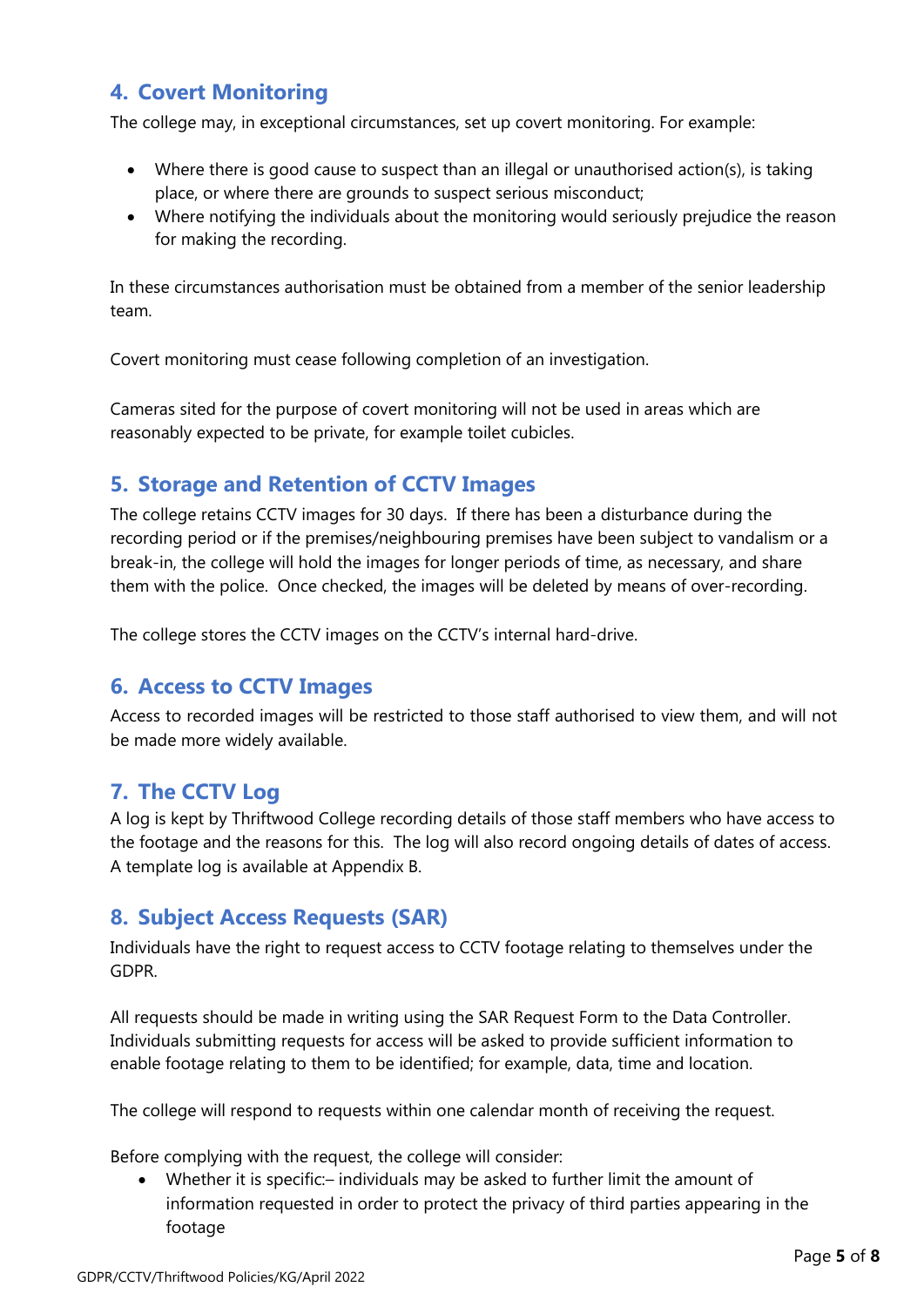- Whether third parties are identifiable and, if so, how best the data can be shared
- Whether it is a possibility to blur/crop third parties before releasing the data
- Whether an alternative method can be used to supply the required information, eg witness statements

It is normal procedure for:

- The DPO to be advised of SARs relating to CCTV footage and their instructions followed
- All requests from third parties and/or external organisations involving SARs which include footage held on CCTV, to be submitted in writing, outlining the legal reason for the request. This can include where footage is requested by the Police and/or by external agencies for safeguarding purposes
- The individual requesting the SAR to be invited onto the premises to view the footage in question, rather than for them to be supplied with a copy of the footage.

The college reserves the right to refuse access to CCTV footage where this would prejudice the legal rights of other individuals or jeopardise an on-going investigation.

Please see the Subject Access Request Policy for further details.

#### **9. Access to, and Disclosure of, Images to Third Parties**

There will be no disclosure of recorded data to third parties, other than to authorised personnel, such as the Police and service providers to the college, where these would reasonably need access to the data (e.g. investigators). Requests by third parties should be assessed using the colleges Third Party Request for Information Policy.

The data may be used within the college's Discipline and Grievance Procedures as required, and will be subject to the usual confidentiality requirements of those procedures.

#### **10. Complaints**

Complaints will be dealt with in accordance with the SEAX Trust Complaints Procedure.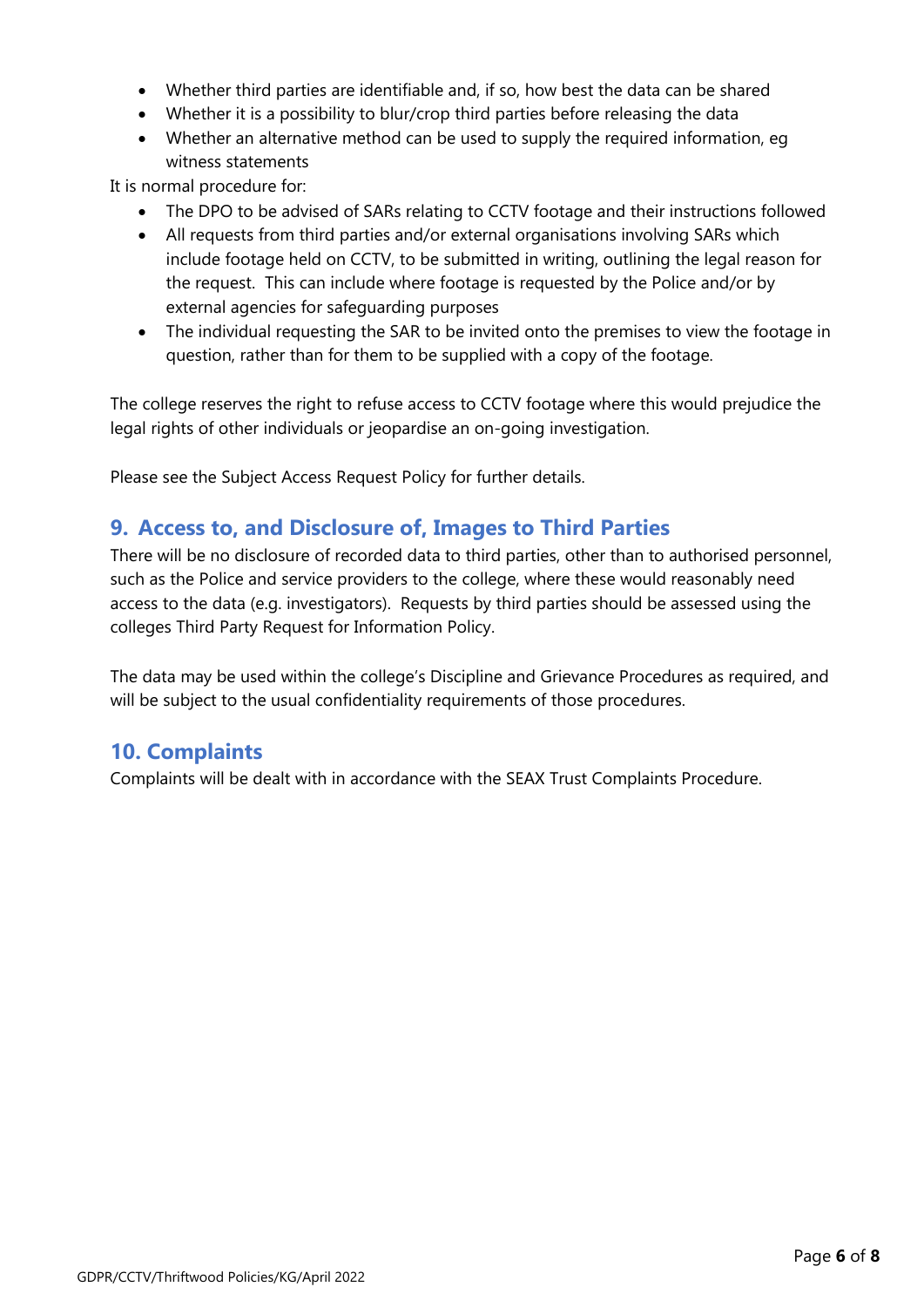## **Appendix A: CCTV Signage**

It is a requirement of the Data Protection Act to notify people entering a CCTV protected area that the area is monitored by CCTV and that pictures are recorded. The college is to ensure that this requirement is fulfilled. The CCTV sign should include the following:

- That the area is covered by CCTV surveillance and pictures are recorded
- The purpose of using CCTV
- The name of the college
- The contact telephone number or address for enquiries.